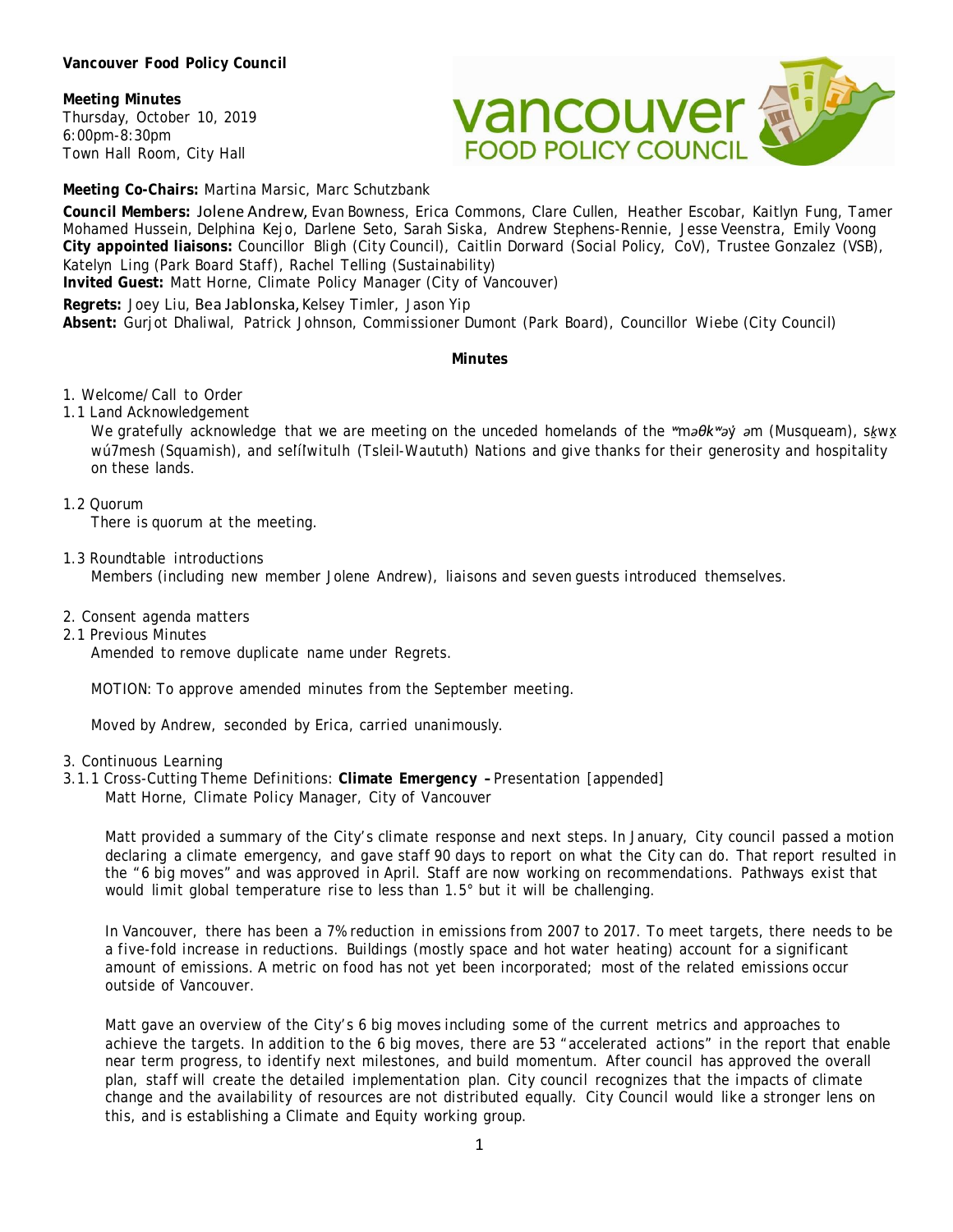The City has begun work on 'consumption-based' emissions including food, which in 2015 accounted for 21% of emissions in that category. This lens has not been used previously, however with the release of the Eat Lancet report, the new Canada Food Guide, and the IPCC work on climate change and land use, it will be a focus moving forward. Recognizing that local governments have limited influence over personal choice and the private sector, the goal is to identify best practices and ensure that policy approaches are equity-based.

A Greenest City Scholar did [a case study](https://sustain.ubc.ca/about/resources/estimating-greenhouse-gas-emissions-food-case-study-city-vancouvers-food-procurement) on food procurement within the City's control to quantify associated emissions and determine future focus areas. The study found that food type is a stronger driver of emissions than where the food comes from. Models indicate that a 50-70% reduction in emissions can be achieved through switching from beef and pork to either chicken or plant-based options, and a further 10% by moving away from greenhouse-grown produce.

The Solutions Lab engages internal and external stakeholders on how to equitably accelerate access to diets that are healthy for the planet and people. The process began in July and will be completed by the end of the year.

Matt will report back in fall 2020. Public awareness will happen Oct-Dec with public engagement at multiple levels Feb- Apr 2020. The 2020 budget will have a strong climate lens. A progress report on accelerated actions is expected in mid-2020. In addition to the 6 big moves, staff will also include plans to address waste, food, water, nature, and adaptation.

- 3.1.2 Cross-Cutting Theme Definitions: **Climate Emergency** Discussion
	- VFPC can provide recommendations and support for this work.
	- Transportation choice is a personal lever that can be pulled.
	- Equity is a priority for city council.
	- Beef and pork reduction is needs for significant reductions.
	- VSB has also passed a similar motion to declare a climate emergency. It is important that students see people in positions of power taking action. VSB is collaborating with the City to build passive schools.
	- There is alignment with the Province's plan to jumpstart the forestry industry and build more wood structures, as they are less carbon intensive. The City will update building codes once the Province after consulting with Building BC.
	- There are tradeoffs in wanting to plant more trees, and to build more wood structures. A definition of sustainable forestry will be included.
	- It is not clear what percentage of overall food in city establishments is beef and pork. This information could be determined by weight.
	- Big move 1 and transport aligned, also with development working group that looks at independent food retailers. Having stores with no parking part of communities could be a known asset. From land use lens, have you looked at what levers you may use? Trying to get better model of where we are at, have mapped food assets and categorized daily needs. Some don't have community centres, commercial zones – need to be viable commercial districts, housing is part of that
	- There is a study underway to explore other pathway to sequester carbon in addition to planting trees.
	- It is recognized that the post-consumer carbon foot print is high (39% in 2009), the city welcomes input on the role the City can play in addressing this. Partnerships will be explored under the overarching theme of collective action. The broader scope will include an explicit waste component.
	- Because spray foam insulation has a high impact, the City may decide to not allow smaller buildings to use it. Larger Buildings could consider this as part of an overall plan to limit emissions.
	- Vancouver senior management agrees to implement infrastructure projects to protect coastal areas.
	- The potential actions were discussed on how the VFPC can support aggressive movement on the climate emergency. It was suggested that obstacle within current policy be identified and changes suggested. There is a lack of awareness on the link between food and climate. Specify suggestions for equity are needed.
	- Staff are open to connecting with the development working group about how what levers the City has to ensure independent diverse retailers are encouraged. Social Policy is actively working on it and it will be part of the Broadway and City Plans.
	- The conversations can continue online about motions regarding procurement, equity, land use and development.

3.2 Liaison Reports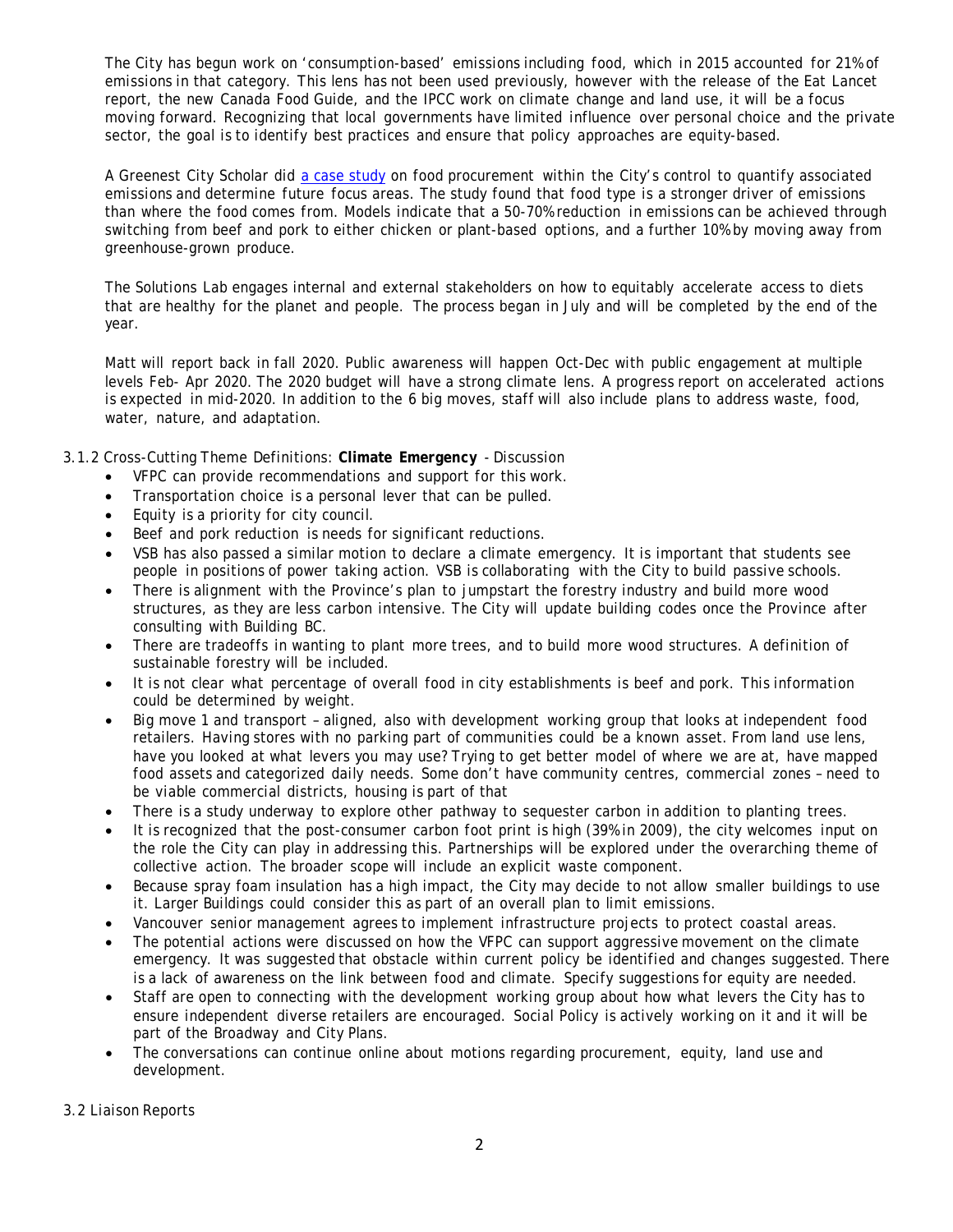- 3.2.1 Councillor Wiebe No update available.
- 3.2.2 Councillor Bligh This council has worked for 6 months before the summer break and are now working on budget cycles. Council began with some confusion over funding for school food programs. Council is supportive of VSB school food work. There is a focus on being proactive, funding at the school level gives opportunity to look at food in new ways, saving money spent on health care and climate action. The Broadway Plan will be on next council agenda. There are no related motions upcoming.
- 3.2.3 Commissioner Dumont No update available.
- 3.2.4 Trustee Gonzalez the motion to create and external food working group passed, and one facet is to prepare for a universal school food program. It is important to support political parties that also support it. VSB staff are now exploring the mechanics of the subject matter experts that will be invited to inform the framework. Equity is a big piece of this. There is a need to instill a love of healthy food in kids. The VSB faces challenges with facilities and is currently in a Long Range Facilities Planning process, which will have an impact on food programming. The VSB will attend the Nov 14<sup>th</sup> meeting of the BC Chapter of the CHSF, and plans for a motion for the VSB to join the Coalition as a member.
- 3.2.5 Katelyn Ling (PB staff) The Van Plan report passed with consensus. There are asset targets and needs identified, including a review of the Local Food Action Plan. A status report for the four priorities will be submitted; staff is beginning interdepartmental conversations. The VFPC will have input on the scope and actions through Katelyn.
- 3.2.6 Rachel Telling (Sustainability Staff) Staff is participating in the Eco-Cities conference and will report back on lessons learned.
- 3.2.7 Caitlin Dorward (SP Staff) Staff requests time in the November meeting to brainstorm actions and priorities for the Greenest City Action Plan. Draft actions will be collected by December and included as part of the broader public engagement. There will also be other opportunities to provide input. There may be opportunities to look at the retail piece as part of the Broadway Plan. The Broadway Plan is in first phase, looking at community benefits (e.g. publicly owned assets). The City Plan has been approved for first phase engagement.

## 3.3 Working Group Updates

- Food Cultivation & UbAg The group has not yet met, plan to meet soon. More members are welcome. Caitlin would like to connect regarding involvement in the Urban Farming review.
- Development/Retail -The group met and is fine tuning what projects to link to (e.g. sustainable large site rezoning, small, independent grocers). The group will look at the big picture of how spaces used for food. This includes the decision for no arterial route in the False Creek flats area.
- Food Waste The group has met and identified key focus areas. Definition, goals, intersecting themes. The group welcomes other members. It is considering how to start sharing resources on the website to advocate, targeting students and children, and would like to engage the VCH about a "Bring your own container" program. The Good Samaritan bylaw is also in its purview.
- Children & Youth There are no new updates, the group plans to meet before the November meeting. VFPC members were reminded to encourage organizations in their networks to become members of the Coalition for Healthy School Food.
- Leadership Team The group helps to facilitate meetings and has found 2 new members. Emily is managing social media accounts.

It was recognized that there is another working group, Community Food Programming that is focused on assessing infrastructure. The group is co-chaired by Sarah, Kelsey, and Kaitlyn, and will invite some external members. The group's work will include consideration of the relocation of the Evelyne Saller Centre.

#### 3.4 Eat Think Vote Town Hall update

The event that members went to was attended by the Green, NDP, and Independent candidates. Key issues raised were how to support young farmers and the role of technology in revitalizing systems. ACTION: Marc and Sarah to send updates.

#### 4. Matters Requiring Discussion

#### 4.1 Position & Call to Action

• Global Climate Strike – The possible roles of the VFPC were discussed. Members were reminded of the importance of the protecting water that connects all systems. Tools available include social media, writing